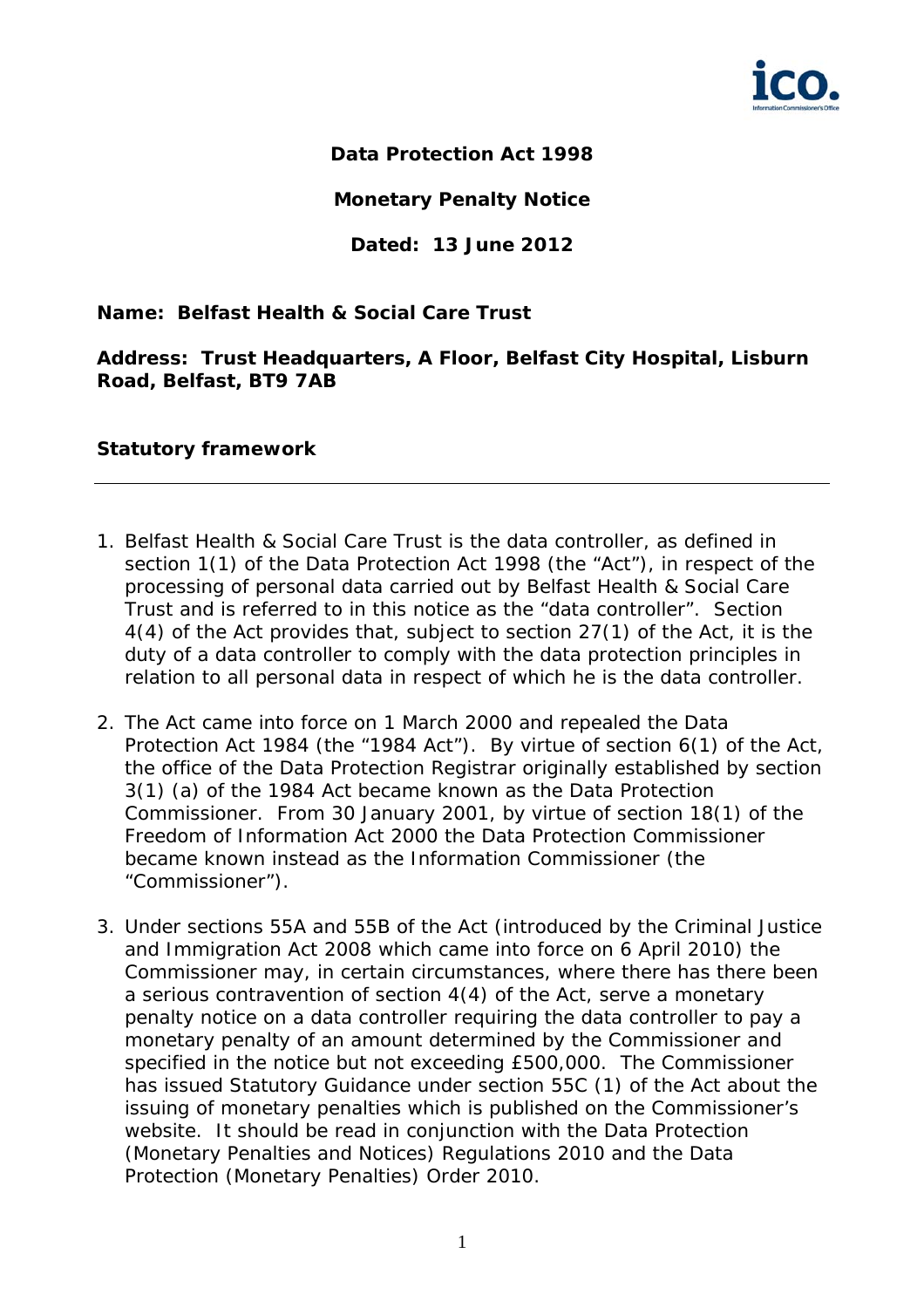

## **Power of Commissioner to impose a monetary penalty**

- (1) Under section 55A of the Act the Commissioner may serve a data controller with a monetary penalty notice if the Commissioner is satisfied that –
	- (a) there has been a serious contravention of section 4(4) of the Act by the data controller,
	- (b) the contravention was of a kind likely to cause substantial damage or substantial distress, and
	- (c) subsection (2) or (3) applies.
- (2) This subsection applies if the contravention was deliberate.
- (3) This subsection applies if the data controller
	- (a) knew or ought to have known –
- (i) that there was a risk that the contravention would occur, and
- (ii) that such a contravention would be of a kind likely to cause substantial damage or substantial distress, but
	- (b) failed to take reasonable steps to prevent the contravention.

#### **Background**

- 4. In April 2007, six acute and community Trusts amalgamated into the Belfast Health & Social Care Trust which meant that the data controller took over responsibility for more than 50 disused sites. Confidential and sensitive personal data consisting of patient and staff records (some dating from the 1950s) were stored in one of the disused sites, namely Belvoir Park Hospital (the "site"). The site consisted of approximately 40 separate buildings which over the years had treated fever and then cancer patients before closing on 17 March 2006. The data controller did not carry out an inspection when it took over responsibility for the site.
- 5. However, the data controller did arrange for the 26 acre site to be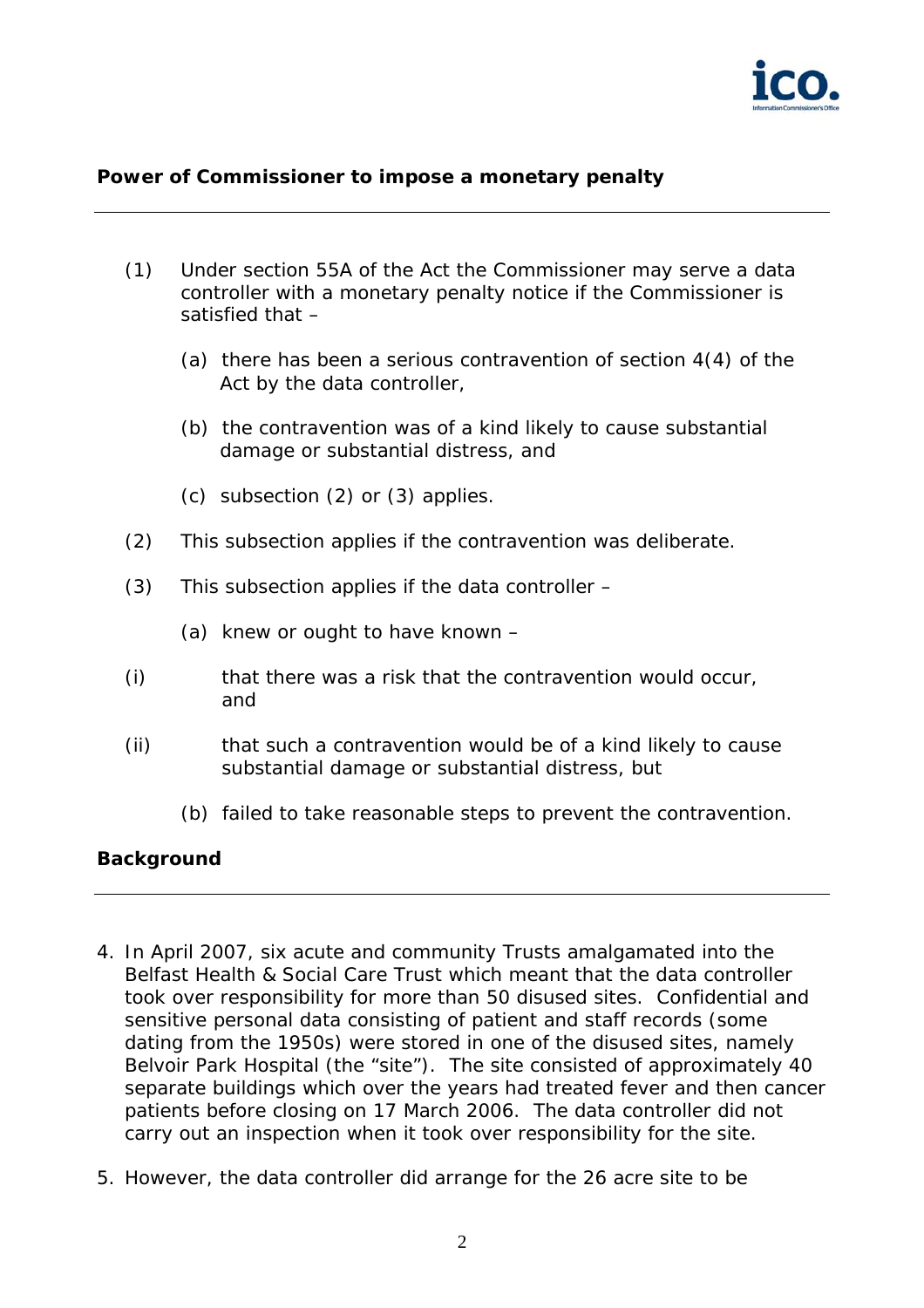

patrolled by two permanent security guards together with five daily mobile patrols. The CCTV systems covering the clinical areas were isolated although the electricity supply to some of the buildings was maintained for the operation of CCTV equipment, fire and intruder alarms and security lighting. But by the end of 2007 the CCTV system monitoring the main entrance was not recording and the fire and intruder alarms had been isolated after developing faults.

- 6. The Commissioner understands that trespassers gained access to the site on several occasions to photograph the records which were then posted on the internet. The most recent photographs are thought to have been taken in or around May 2010, although it is accepted that very few of the data subjects were identifiable from these photographs. Apparently, the data controller was not aware that the security of the data on the site was being compromised until 2 March 2010 when they received a report from a third party that images of the records were accessible on-line.
- 7. On 22 March and 23 April 2010, the data controller arranged for an inspection of seven of the buildings on the site (most recently used to treat cancer patients). A large quantity of patient and staff records were discovered but some parts of the site were either locked or inaccessible due to concerns about asbestos contamination and many of the records were damaged by damp and mould. The data controller was also informed by letter dated 30 December 2010 that an Order had been made by PRONI (which applied to public authorities in Northern Ireland) to suspend the destruction of records until March 2011. Between April and July 2010, further improvements were made to the security of the site which involved repairing damaged doors and windows; installing a pedestrian gate in a fence; improving foot patrol efficiency and clearing overgrown vegetation.
- 8. Due to these factors, the records remained on site until the media reported that security of the data on the site had again been compromised in April 2011. The number of security guards was then increased from two to four. In early May 2011, the data controller also carried out an inspection of the whole site which revealed the full scale of the problem and the discovery of further records many of which were being retained in breach of the data controller's "Records Retention and Disposal" policy.
- 9. It was found that records on the site were stored either in boxes, in cabinets, on shelves or on the floor. The patient records included, among other things, approximately 100,000 paper medical records; x-rays; microfiche records; hard copies of medical scans; hard copies of scan reports; lab results; paper ward records and various letters. In addition, 15,000 staff records were held in a building that had been vacated in 1992 including unopened wage slips. However, it is accepted that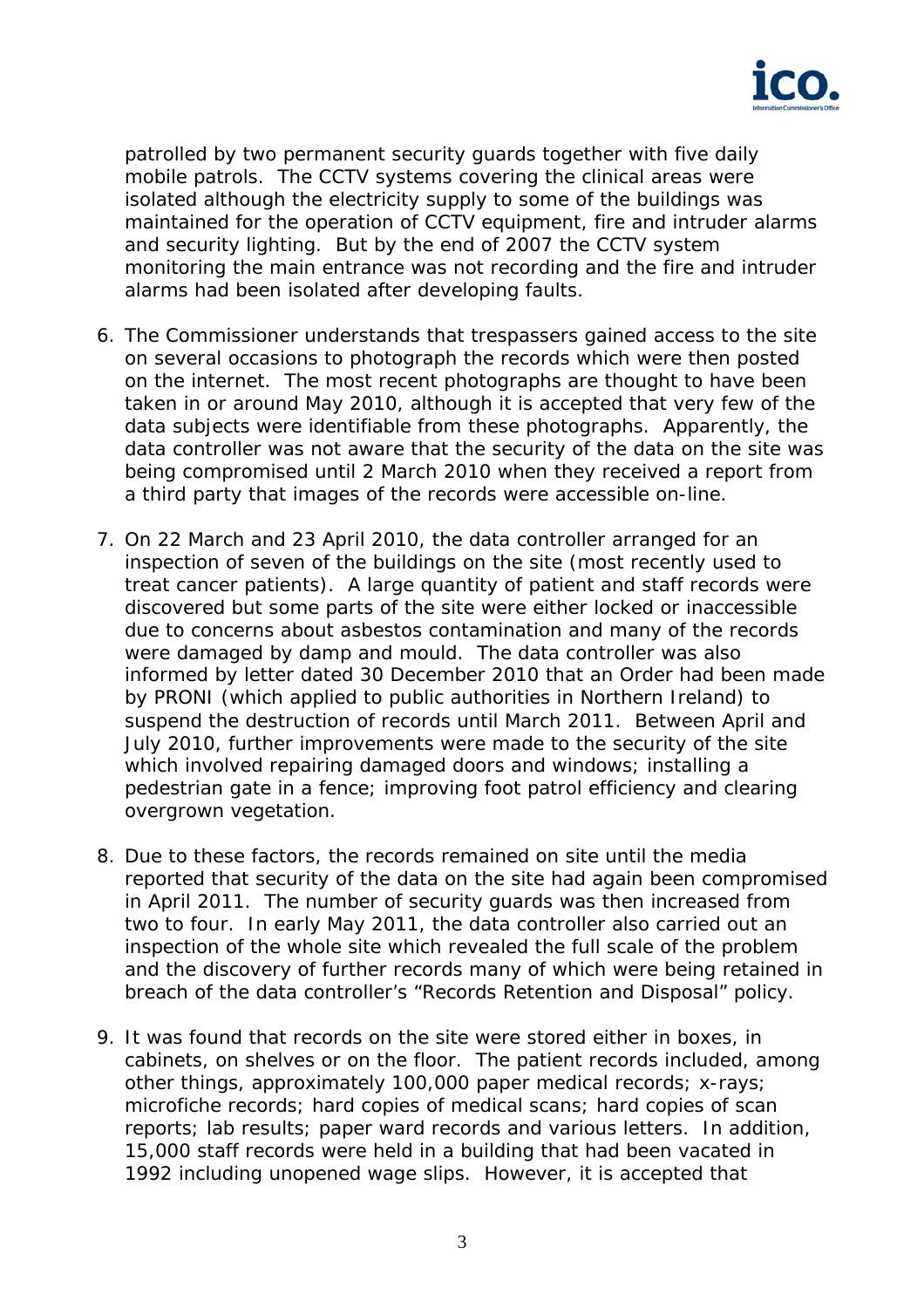

approximately 20% of the patient records were likely to relate to deceased individuals and would not be covered by the Act.

10. The data controller has now taken remedial action which involved removing the records from the site; examining them and either retaining or securely disposing of the records. In addition, a Decommissioning Policy to prevent a recurrence was implemented on 6 June 2011.

#### **Grounds on which the Commissioner proposes to serve a monetary penalty notice**

The relevant provision of the Act is the Seventh Data Protection Principle which provides, at Part I of Schedule 1 to the Act, that:

*"Appropriate technical and organisational measures shall be taken against unauthorised or unlawful processing of personal data and against accidental loss or destruction of, or damage to, personal data".* 

Paragraph 9 at Part II of Schedule 1 to the Act provides that:

*"Having regard to the state of technological development and the cost of implementing any measures, the measures must ensure a level of security appropriate to -* 

*(a) the harm that might result from such unauthorised or unlawful processing or accidental loss, destruction or damage as are mentioned in the seventh principle, and* 

*(b) the nature of the data to be protected".* 

 The Commissioner is satisfied that there has been a serious contravention of section 4(4) of the Act.

In particular, the data controller failed to take appropriate technical and organisational measures against accidental loss of personal data such as carrying out a full inspection of the site and making an inventory of the records at the outset; maintaining the integrity of the buildings that held any records; having the appropriate CCTV systems; intruder alarms; security lighting and a sufficient number of security guards to secure a 26 acre site pending its decommissioning. The Commissioner considers that the contravention is serious because the measures did not ensure a level of security appropriate to the harm that might result from such accidental loss and the nature of the data to be protected.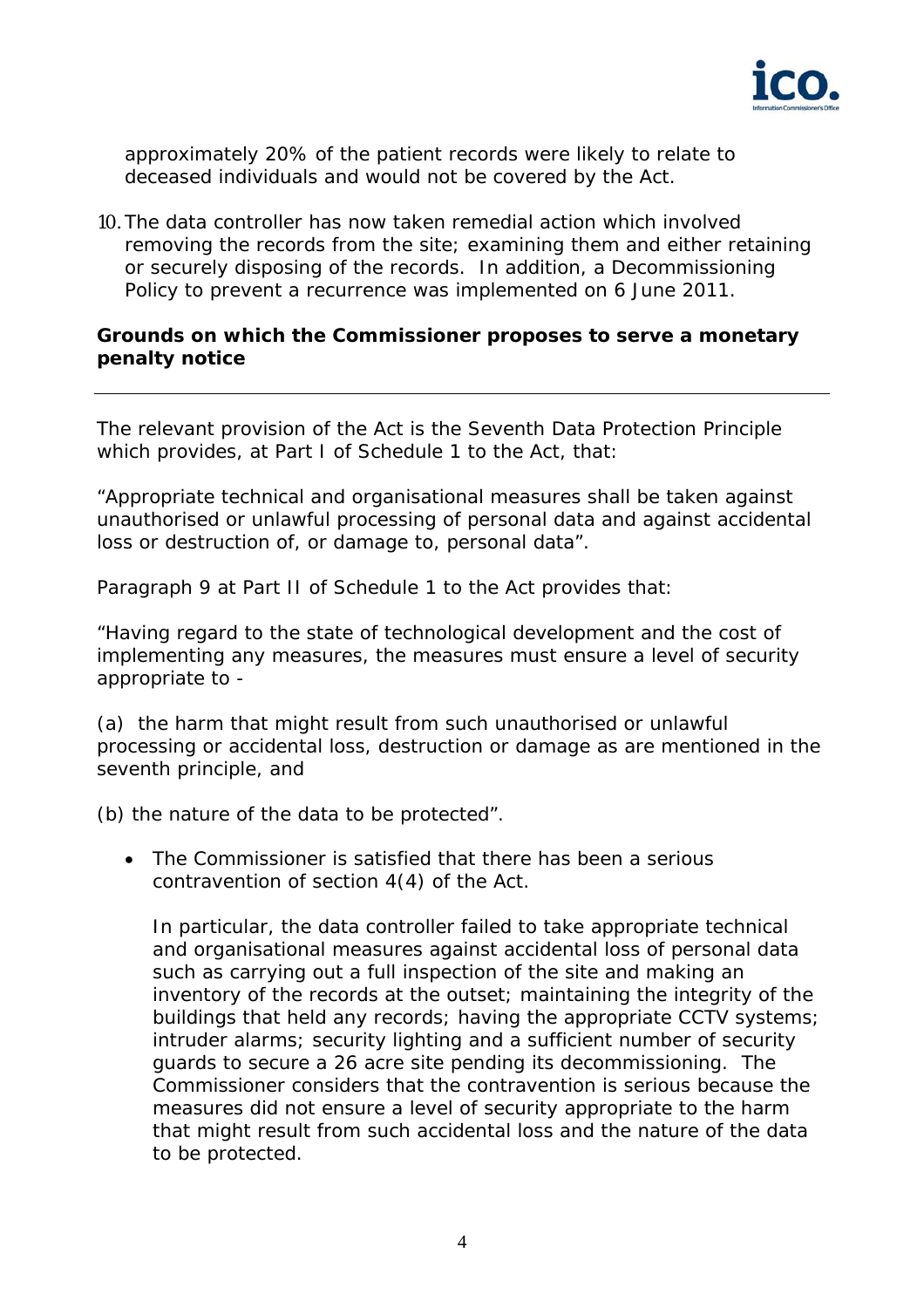

 The Commissioner is satisfied that the contravention is of a kind likely to cause substantial distress. Confidential and sensitive personal data was subject to unauthorised access and put at risk of loss due to the inappropriate technical and organisational measures taken by the data controller. The failure to take appropriate technical and organisational measures is likely to cause substantial distress to data subjects whose confidential and sensitive personal data has been accessed by individuals who had no right to see that information.

In this particular case the data subjects would suffer from substantial distress knowing that their confidential and sensitive personal data has also been posted on the internet. Further, they would be justifiably concerned that their data may be further disseminated even if those concerns do not actually materialise.

 The Commissioner is satisfied that section 55A (3) of the Act applies in that the data controller knew or ought to have known that there was a risk that the contravention would occur, and that such a contravention would be of a kind likely to cause substantial distress, but failed to take reasonable steps to prevent the contravention.

The Commissioner has taken this view because of the large amount of confidential and sensitive personal data relating to patients and staff held on the site. The data controller was used to dealing with such information and had taken some steps to safeguard the records on site even though the steps taken were inadequate.

In the circumstances, the data controller knew or ought to have known there was a risk that the contravention would occur unless reasonable steps were taken to prevent the contravention such as carrying out a full inspection of the site and making an inventory of the records at the outset; maintaining the integrity of the buildings that held any records; having the appropriate CCTV systems; intruder alarms; security lighting and a sufficient number of security guards to secure a 26 acre site pending its decommissioning.

Further, taking over responsibility for more than 50 disused sites holding large amounts of confidential and sensitive personal data was a huge undertaking and in the restructure the data controller should have provided for the highest level of security. In the Commissioner's view it should have been obvious to the data controller (as part of the NHS) that such a contravention would be of a kind likely to cause substantial distress to the data subjects due to the nature of the data involved.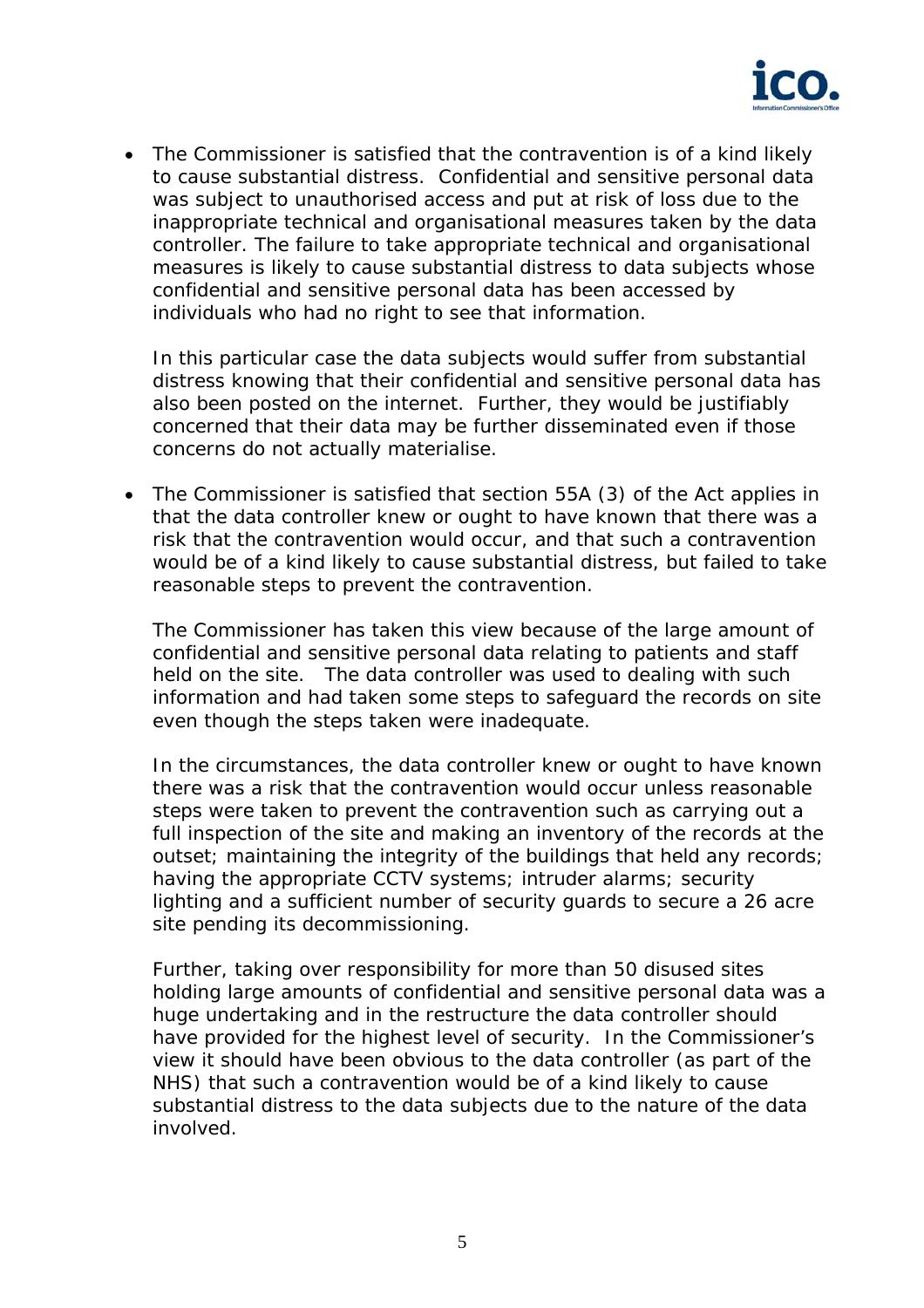

# **Aggravating features the Commissioner has taken into account in determining the amount of a monetary penalty**

## *Nature of the contravention*

- Contravention was serious because of the confidential and sensitive nature of some of the personal data
- It took nearly four years to fully decommission the site

## *Effect of the contravention*

- Large amount of confidential and sensitive personal data was held on the site relating to hundreds of thousands of patients and staff
- The contravention was of a kind likely to cause substantial distress to the data subjects
- Complaints were made by some of the affected individuals

## *Behavioural issues*

- Security breaches were not reported to the ICO
- Contravention was due to the negligent behaviour of the data controller in failing to take appropriate technical and organisational measures against the accidental loss of personal data

#### *Impact on the data controller*

 Sufficient financial resources to pay a monetary penalty up to the maximum without causing undue financial hardship

## **Mitigating features the Commissioner has taken into account in determining the amount of the monetary penalty**

*\_\_\_\_\_\_\_\_\_\_\_\_\_\_\_\_\_\_\_\_\_\_\_\_\_\_\_\_\_\_\_\_\_\_\_\_\_\_\_\_\_\_\_\_\_\_\_\_\_\_\_\_\_\_\_\_\_\_\_\_\_* 

*Nature of the contravention* 

• The site was extensive; there were concerns about asbestos contamination and a suspension order was in force for approximately three months

*Effect of the contravention*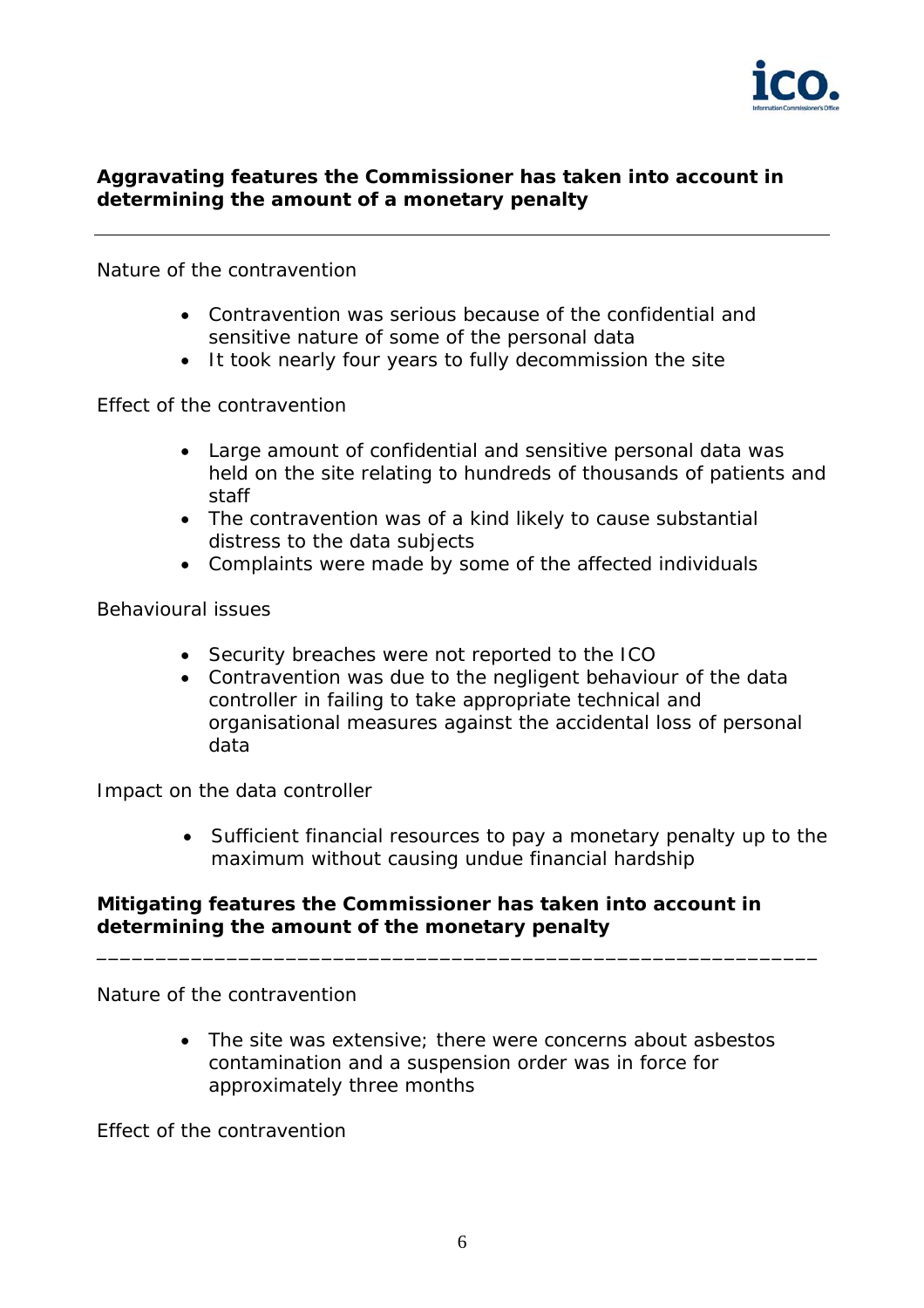

 No evidence that records have been further disseminated as far as the Commissioner is aware

# *Behavioural issues*

- Remedial action has now been taken
- Fully cooperative with ICO

## *Impact on the data controller*

 Liability to pay monetary penalty will fall on the public purse although the penalty will be paid into the Consolidated Fund

\_\_\_\_\_\_\_\_\_\_\_\_\_\_\_\_\_\_\_\_\_\_\_\_\_\_\_\_\_\_\_\_\_\_\_\_\_\_\_\_\_\_\_\_\_\_\_\_\_\_\_\_\_\_\_\_\_\_\_\_\_

 Significant impact on reputation of data controller as a result of this security breach

## **Other considerations**

- The Commissioner's underlying objective in imposing a monetary penalty notice is to promote compliance with the Act and this is an opportunity to reinforce the need for data controllers to ensure that appropriate and effective security measures are applied to personal data
- The Fifth Data Protection Principle at Part I of Schedule 1 to the Act was also contravened by the data controller in that data was kept for longer than was necessary for its purposes

# **Notice of Intent**

 A notice of intent was served on the data controller dated 2 April 2012. The Commissioner received written representations from the data controller's Chief Executive in a letter dated 4 May 2012. The Commissioner has considered the written representations made in relation to the notice of intent when deciding whether to serve a monetary penalty notice. In particular, the Commissioner has taken the following steps:

**\_\_\_\_\_\_\_\_\_\_\_\_\_\_\_\_\_\_\_\_\_\_\_\_\_\_\_\_\_\_\_\_\_\_\_\_\_\_\_\_\_\_\_\_\_\_\_\_\_\_\_\_\_\_\_** 

- reconsidered the amount of the monetary penalty generally, and whether it is a reasonable and proportionate means of achieving the objective which the Commissioner seeks to achieve by this imposition;
- ensured that the monetary penalty is within the prescribed limit of £500,000; and
- ensured that the Commissioner is not, by imposing a monetary penalty, acting inconsistently with any of his statutory or public law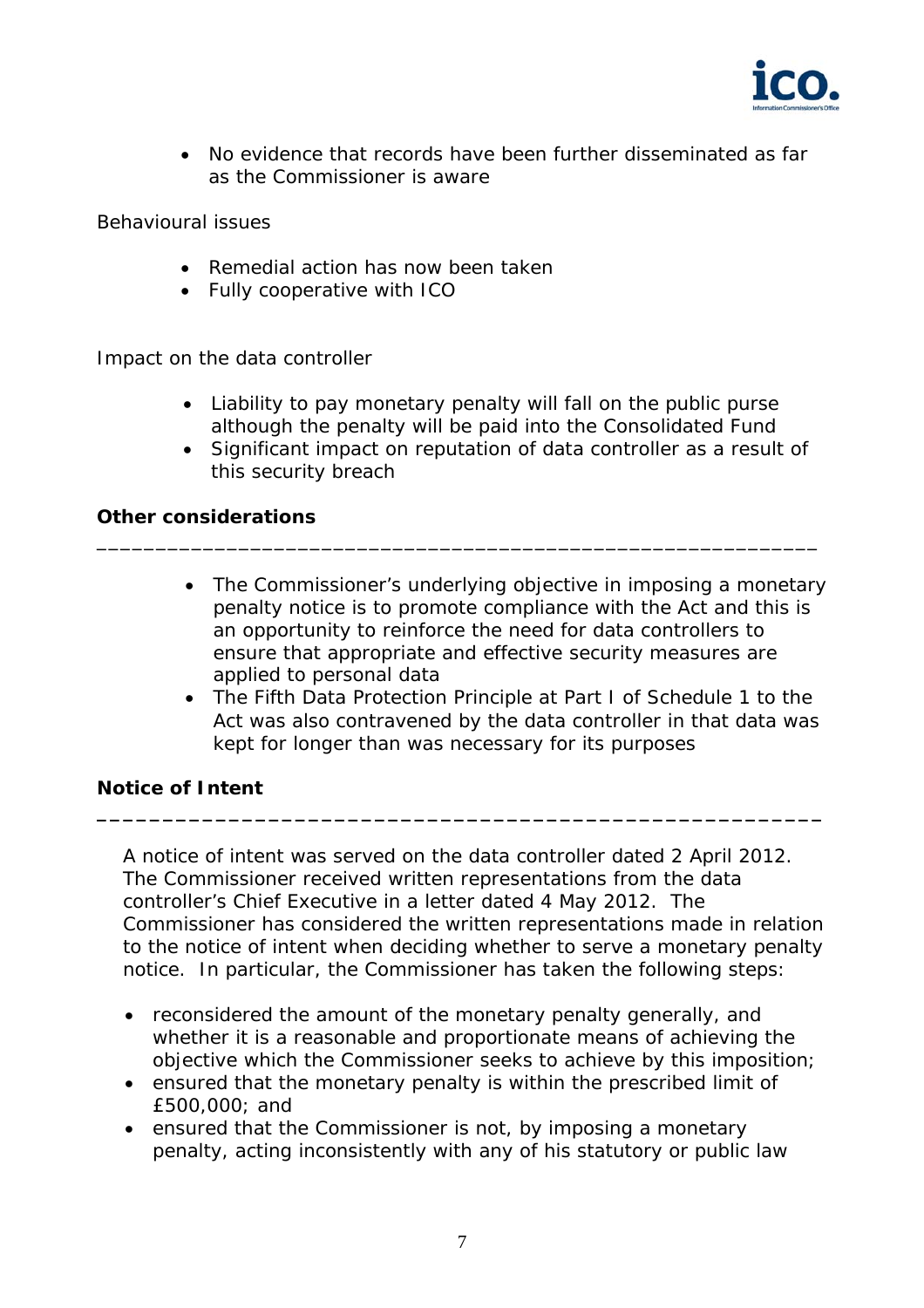

duties and that a monetary penalty notice will not impose undue financial hardship on an otherwise responsible data controller.

## **Amount of the monetary penalty**

The Commissioner considers that the contravention of section 4(4) of the Act is very serious and that the imposition of a monetary penalty is appropriate. Further that a monetary penalty in the sum of £225,000 (Two hundred and twenty five thousand pounds) is reasonable and proportionate given the particular facts of the case and the underlying objective in imposing the penalty.

# **Payment**

The monetary penalty must be paid to the Commissioner's office by BACS transfer or cheque by Tuesday 17 July 2012 at the latest. The monetary penalty is not kept by the Commissioner but will be paid into the Consolidated Fund which is the Government's general bank account at the Bank of England.

**\_\_\_\_\_\_\_\_\_\_\_\_\_\_\_\_\_\_\_\_\_\_\_\_\_\_\_\_\_\_\_\_\_\_\_\_\_\_\_\_\_\_\_\_\_\_\_\_\_\_\_\_\_\_\_** 

#### **Early payment discount**

 If the Commissioner receives full payment of the monetary penalty by Monday 16 July 2012 the Commissioner will reduce the monetary penalty by 20% to £180,000 (One hundred and eighty thousand pounds).

**\_\_\_\_\_\_\_\_\_\_\_\_\_\_\_\_\_\_\_\_\_\_\_\_\_\_\_\_\_\_\_\_\_\_\_\_\_\_\_\_\_\_\_\_\_\_\_\_\_\_\_\_\_\_\_**

# **Right of Appeal**

There is a right of appeal to the (First-tier Tribunal) General Regulatory Chamber against:

a. the imposition of the monetary penalty

and/or;

b. the amount of the penalty specified in the monetary penalty notice.

Any Notice of Appeal should be served on the Tribunal by 5pm on Monday 16 July 2012 at the latest. If the notice of appeal is served late the Tribunal will not accept it unless the Tribunal has extended the time for complying with this rule.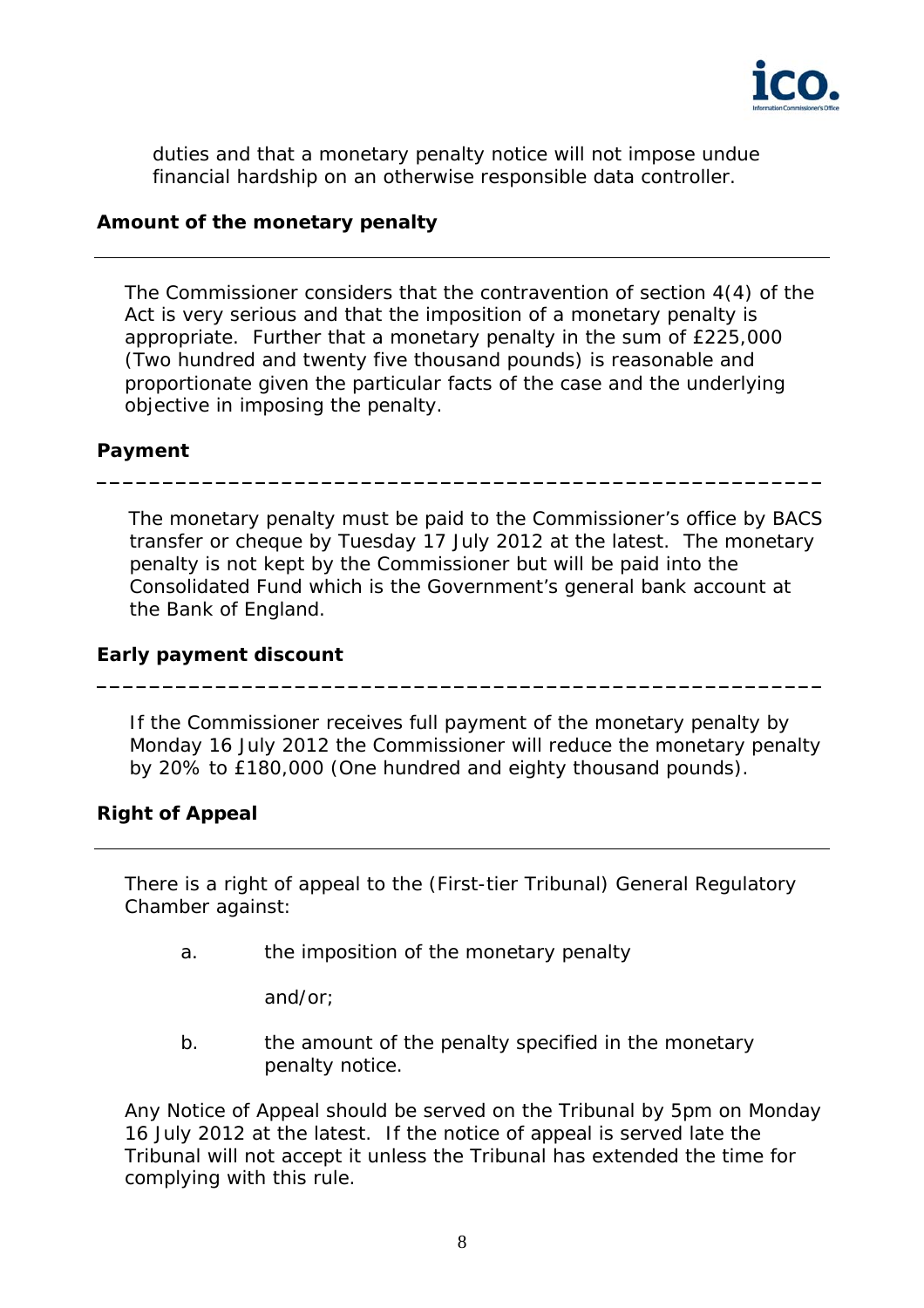

Information about appeals is set out in the attached Annex 1.

## **Enforcement**

The Commissioner will not take action to enforce a monetary penalty unless:

**\_\_\_\_\_\_\_\_\_\_\_\_\_\_\_\_\_\_\_\_\_\_\_\_\_\_\_\_\_\_\_\_\_\_\_\_\_\_\_\_\_\_\_\_\_\_\_\_\_\_\_\_\_** 

- the period specified in the notice within which a monetary penalty must be paid has expired and all or any of the monetary penalty has not been paid;
- all relevant appeals against the monetary penalty notice and any variation of it have either been decided or withdrawn; and
- the period for the data controller to appeal against the monetary penalty and any variation of it has expired.

 In England, Wales and Northern Ireland, the monetary penalty is recoverable by Order of the County Court or the High Court. In Scotland, the monetary penalty can be enforced in the same manner as an extract registered decree arbitral bearing a warrant for execution issued by the sheriff court or any sheriffdom in Scotland.

Dated the 13<sup>th</sup> day of June 2012

Signed: …………………………………............

David Smith Deputy Information Commissioner Wycliffe House Water Lane Wilmslow **Cheshire** SK9 5AF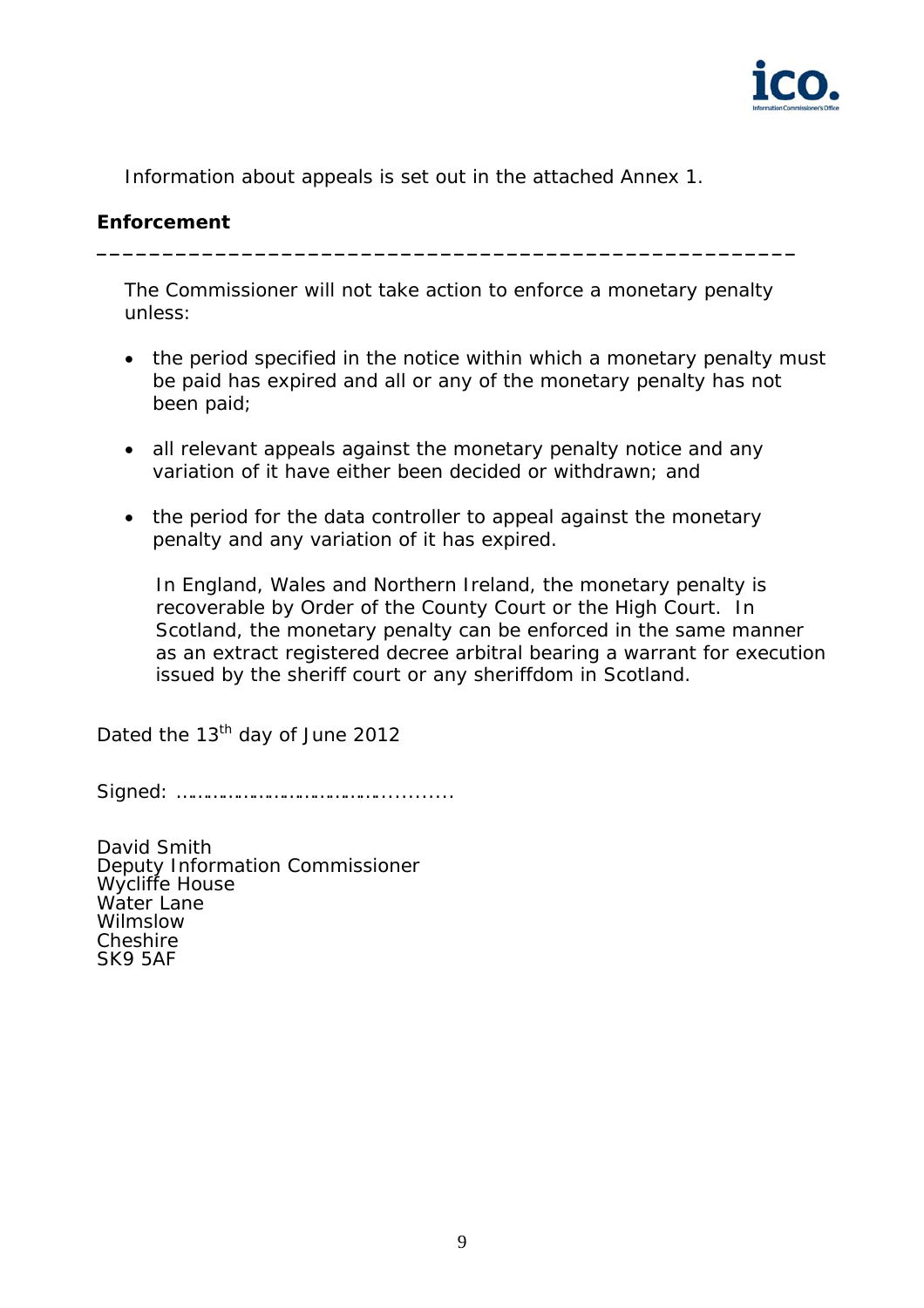

# **ANNEX 1**

# **SECTION 55 A-E OF THE DATA PROTECTION ACT 1998**

## **RIGHTS OF APPEAL AGAINST DECISIONS OF THE COMMISSIONER**

- 1. Section 48 of the Data Protection Act 1998 gives any person upon whom a monetary penalty notice or variation notice has been served a right of appeal to the (First-tier Tribunal) General Regulatory Chamber (the "Tribunal") against the notice.
- 2. If you decide to appeal and if the Tribunal considers:
	- a) that the notice against which the appeal is brought is not in accordance with the law; or
	- b) to the extent that the notice involved an exercise of discretion by the Commissioner, that he ought to have exercised his discretion differently,

the Tribunal will allow the appeal or substitute such other decision as could have been made by the Commissioner. In any other case the Tribunal will dismiss the appeal.

3. You may bring an appeal by serving a notice of appeal on the Tribunal at the following address:

> GRC & GRP Tribunals PO Box 9300 Arnhem House 31 Waterloo Way Leicester LE1 8DJ

- a) The notice of appeal should be served on the Tribunal by 5pm on Monday 16 July 2012 at the latest.
- b) If your notice of appeal is late the Tribunal will not admit it unless the Tribunal has extended the time for complying with this rule.
- 4. The notice of appeal should state:-